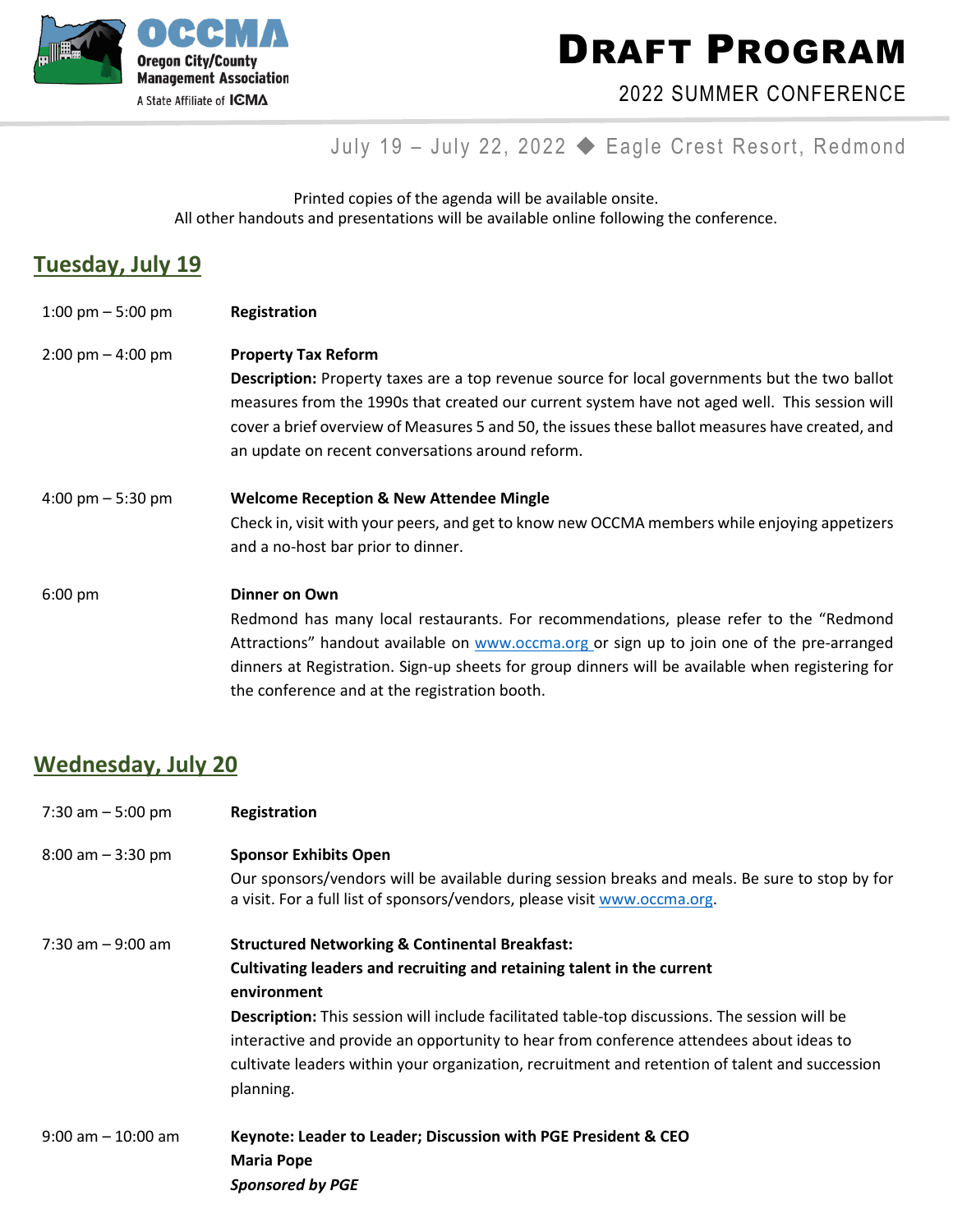DRAFT PROGRAM



2022 SUMMER CONFERENCE

# July 19 – July 22, 2022 ◆ Eagle Crest Resort, Redmond

|                                     | Description: In this interactive session, join Portland General Electric President and CEO Maria<br>Pope as she outlines how PGE is accelerating the transition to a clean energy future for<br>Oregonians. By 2030, PGE will achieve at least an 80% reduction in greenhouse gas emissions,<br>and by 2040, 100% reduction in greenhouse gas emissions from power served to customers. Ms.<br>Pope will also share her personal learnings from leading PGE through multiple crises such as<br>social unrest, a global pandemic, wildfires and a historic ice storm.                  |
|-------------------------------------|---------------------------------------------------------------------------------------------------------------------------------------------------------------------------------------------------------------------------------------------------------------------------------------------------------------------------------------------------------------------------------------------------------------------------------------------------------------------------------------------------------------------------------------------------------------------------------------|
| 10:00 am $-$ 10:30 am               | <b>Break</b>                                                                                                                                                                                                                                                                                                                                                                                                                                                                                                                                                                          |
| 10:30 am $-$ 11:45 am               | Dealing with Dysfunctional Councils or Councilors and Continue to<br><b>Make Things Happen and Get Things Done</b><br>Description: How do we deal with stress while managing "unhealthy" relationships as a<br>general condition of our employment? As City Managers, we must deal with whatever life or<br>the profession throws at us and maintain a functioning agency and promote relationships with<br>people who need to be relevant. This panel will talk about staying positive and hopeful to serve<br>the public good within our communities.                               |
| 11:45 am $-$ 1:30 pm                | ICMA and OCCMA Updates with Lunch<br>Description: Join OCCMA President Susie Marston and others to hear updates about OCCMA<br>and ICMA.                                                                                                                                                                                                                                                                                                                                                                                                                                              |
| 1:30 pm $-$ 3:00 pm                 | <b>Elements of Personnel Investigations</b><br>Description: In this interactive session, the presenters will discuss current employment laws,<br>cases, and considerations impacting personnel investigations and provide tips for conducting a<br>personnel investigation in this era of heightened pro-employee protections, such as anti-<br>whistleblower and retaliation laws. The presenters look forward to an engaging conversation<br>with the audience on how to address potentially thorny personnel and performance issues<br>without finding oneself in legal hot water! |
| $3:00 \text{ pm} - 3:30 \text{ pm}$ | <b>Snack Break</b>                                                                                                                                                                                                                                                                                                                                                                                                                                                                                                                                                                    |
| 3:30 pm $-$ 4:45 pm                 | <b>Oregon's Equity Journey</b><br>Description: Understanding our shared history as we work together to advance equity in our<br>profession and communities.                                                                                                                                                                                                                                                                                                                                                                                                                           |
| 4:30 pm $-6:30$ pm                  | <b>Get Acquainted Reception/Trade Show</b><br><b>Sponsored by TBD</b><br>A great opportunity for attendees and their families to get together, make new friends, or just<br>catch up on all the events that have transpired since the last conference.                                                                                                                                                                                                                                                                                                                                |
| $6:30 \text{ pm} - 8:30 \text{ pm}$ | <b>Dinner on Own</b><br>Redmond has many local restaurants. For recommendations, please refer to the "Redmond<br>Attractions" handout available on www.occma.org or sign up to join one of the pre-arranged                                                                                                                                                                                                                                                                                                                                                                           |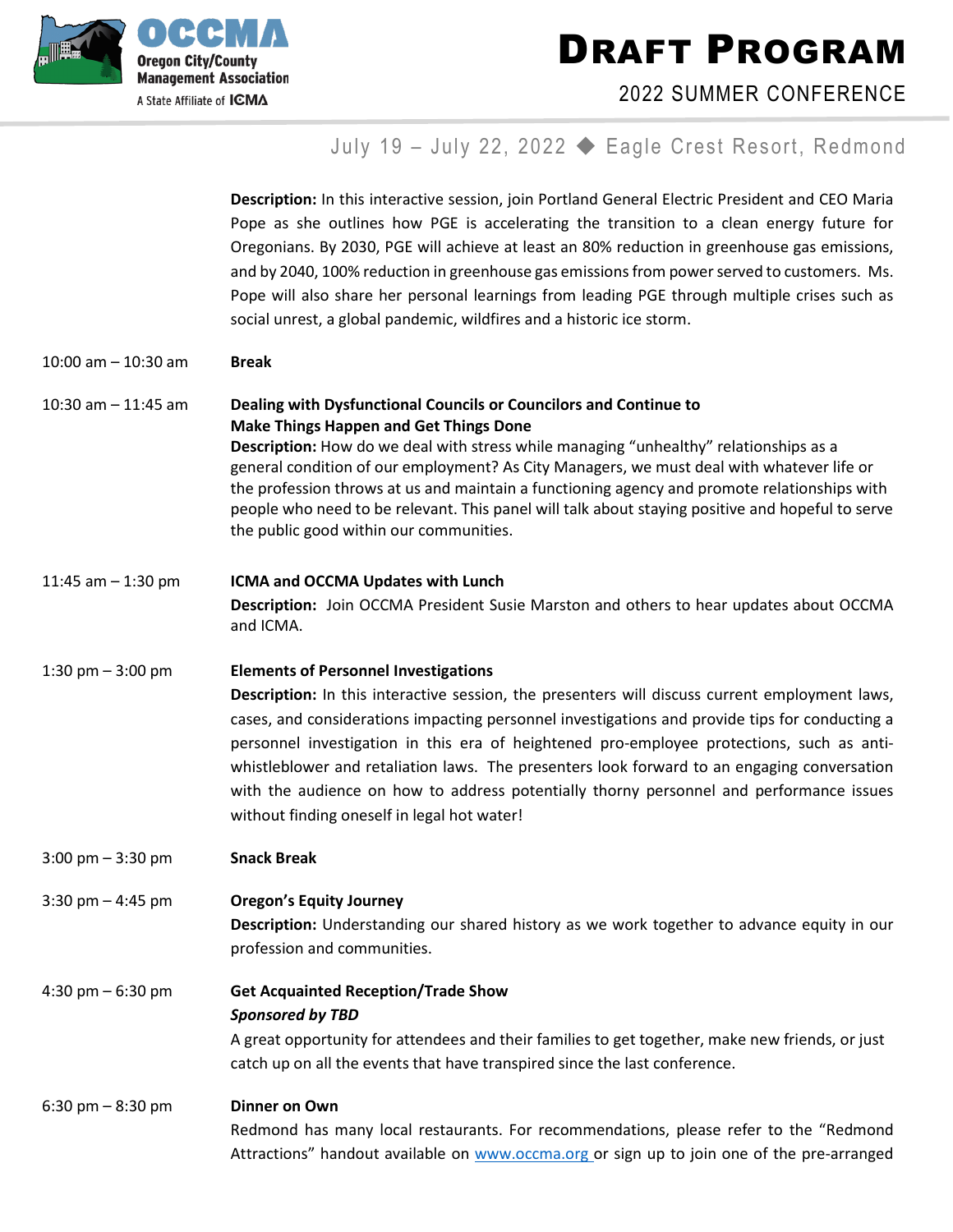

A State Affiliate of **ICMA** 

DRAFT PROGRAM

2022 SUMMER CONFERENCE

## July 19 – July 22, 2022 ◆ Eagle Crest Resort, Redmond

dinners at Registration. Sign-up sheets for group dinners will be available when registering for the conference and at the registration booth.

## **Thursday, July 21**

- 7:30 am 4:30 pm **Registration**
- 7:30 am 9:00 am **Senior Advisor Panel & Continental Breakfast**

**Description:** The Senior Advisor Program is a joint activity of ICMA and OCCMA, established by the ICMA Executive Board in 1974 to make the counsel, experience, and support of respected, retired managers of the profession available to members. Join the Oregon advisorsto learn more about the program and the resources they have to offer to both new and seasoned city managers. This session will begin at 8:00 am, so please grab your food and take a seat.

#### 9:00 am – 10:30 am **Compassionate Tactics and Professional Empathy**

**Description:** In the midst of change, we are not our best selves. As we all face the adjustments and reorganization of the workplace right now, just making it through each day without conflict can seem like an achievement. Learn the skills to better manage moments of confusion, stress, irritation and miscommunication. With Compassionate Tactics, leaders can better navigate emotional interactions, employees can feel heard, and progress can be felt. With Professional Empathy, relationships can be restored and protected, the distance between colleagues can be addressed, and a shared respect can grow and strengthen within a team. Packed with immediately applicable strategies and language, participants can count on having more confidence in their interactions, and more progress from each moment by the end of this training.

#### 10:30 am – 10:45 am **Break**

### 10:45 am – 12:15 pm **Structured Networking: Addressing homelessness and behavioral health in communities, big and small**

**Description:** The session will be structured using the [User Experience Fishbowl Exercise](https://urldefense.com/v3/__https:/nam11.safelinks.protection.outlook.com/?url=https*3A*2F*2Fwww.liberatingstructures.com*2F18-users-experience-fishbowl*2F&data=05*7C01*7Csbetteridge*40bendoregon.gov*7Cf2e3d5045e954e1249ee08da2d535c61*7C1c15334815ef4708aebf1e25e57dc400*7C0*7C0*7C637872133314830489*7CUnknown*7CTWFpbGZsb3d8eyJWIjoiMC4wLjAwMDAiLCJQIjoiV2luMzIiLCJBTiI6Ik1haWwiLCJXVCI6Mn0*3D*7C3000*7C*7C*7C&sdata=yfQhmNj1LIrWzoft79n*2Fzs6JEvXzBP50q*2BBrX*2BnyfKg*3D&reserved=0__;JSUlJSUlJSUlJSUlJSUlJSUlJSUlJSUl!!NkmFlfIdMx7bHWw!s3ziYW-JOVzSqpnffu6mJo5US4IUa9bQurg4vXRaOCXUYUa_iyeZBYLgP2vUluwvwiXUhCe5MqcNxdeb90RFvKif9Tq-6GukoUprUM6W8A$) from Liberating Structures. The session invites attendees to listen to a conversation between practitioners and community partners who have made progress on the challenge of homelessness and behavioral health in their communities. Those outside the fishbowl will be invited to listen and then formulate questions (with a small group) for the practitioners.

- 12:30 pm 1:15 pm **Networking Lunch**
- 1:15 pm 1:30 pm **Break**
- 1:30 pm 3:00 pm **Ethics Matter: Be inspired by your professional values**